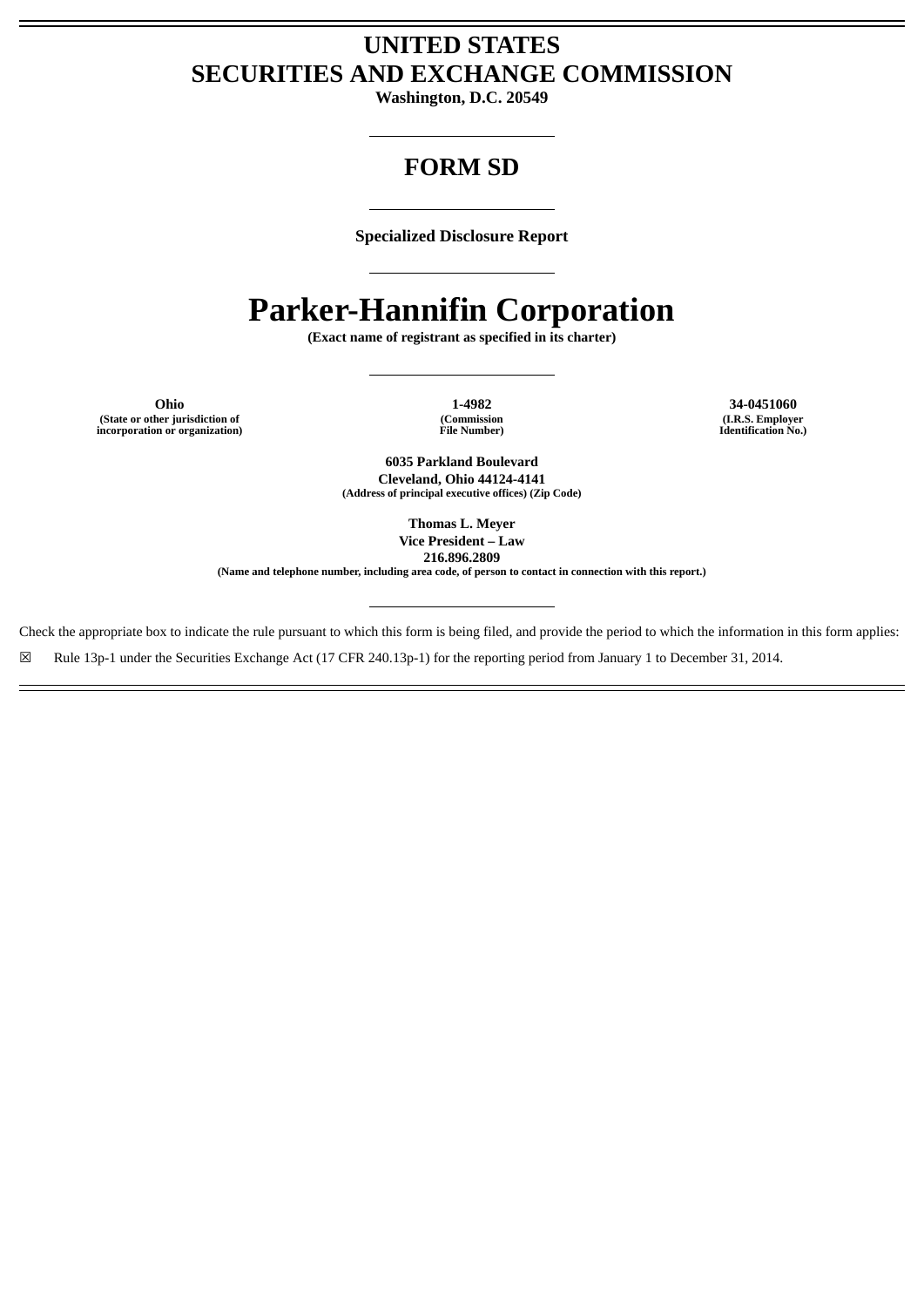## **Item 1.01 Conflict Minerals Disclosure and Report**.

# **Conflict Minerals Disclosure**

Parker-Hannifin Corporation (including its consolidated subsidiaries, the "*Company*") is filing this Form SD pursuant to Rule 13p-1 under the Securities Exchange Act of 1934 for the reporting period from January 1, 2014 to December 31, 2014 (the "*Reporting Period*").

Rule 13p-1, through Form SD, requires the disclosure of certain information if a company manufactures or contracts to manufacture products for which certain "*conflict minerals*" (as defined below) are necessary to the functionality or production of such products. Form SD defines "conflict minerals" as: (i)(a) columbite-tantalite (or coltan, the metal ore from which tantalum is extracted), (b) cassiterite (the metal ore from which tin is extracted), (c) gold and (d) wolframite (the metal ore from which tungsten is extracted), or their derivatives, which are currently limited to tantalum, tin and tungsten; or (ii) any other mineral or its derivatives determined by the U.S. Secretary of State to be financing conflict in the Democratic Republic of the Congo or an "adjoining country," as such term is defined in Form SD (collectively, the "*Covered Countries*").

The Company's operations may at times manufacture, or contract to manufacture, products for which conflict minerals are necessary to the functionality or production of those products (collectively, the "*products*"). As required by Form SD, the Company has conducted a good faith reasonable country of origin inquiry ("*RCOI*") regarding the conflict minerals included in its products during the Reporting Period, which the Company refers to as the "*Subject Minerals*," to determine whether any such Subject Minerals originated in the Covered Countries and/or whether any of the Subject Minerals were from recycled or scrap sources. Where applicable, the Company has conducted additional due diligence regarding the sources of the Subject Minerals. The results of the Company's RCOI regarding the Subject Minerals, as well as its additional due diligence regarding the sources of such Subject Minerals, are contained in the Company's Conflict Minerals Report, a copy of which is filed as Exhibit 1.01 to this Form SD, and is publicly available at www.parker.com. The content on, or accessible through, any web site referred to in this Form SD is not incorporated by reference into this Form SD unless expressly noted.

#### **Item 1.02 Exhibit**.

As specified in Section 2 of Form SD, the Company is hereby filing its Conflict Minerals Report as Exhibit 1.01 to this Form SD.

#### **Section 2 Exhibits**

#### **Item 2.01 Exhibits**.

The following exhibit is filed as part of this Form SD.

| <b>Exhibit</b><br>No. | <b>Description</b>                                      |
|-----------------------|---------------------------------------------------------|
| 1.01                  | Conflict Minerals Report of Parker-Hannifin Corporation |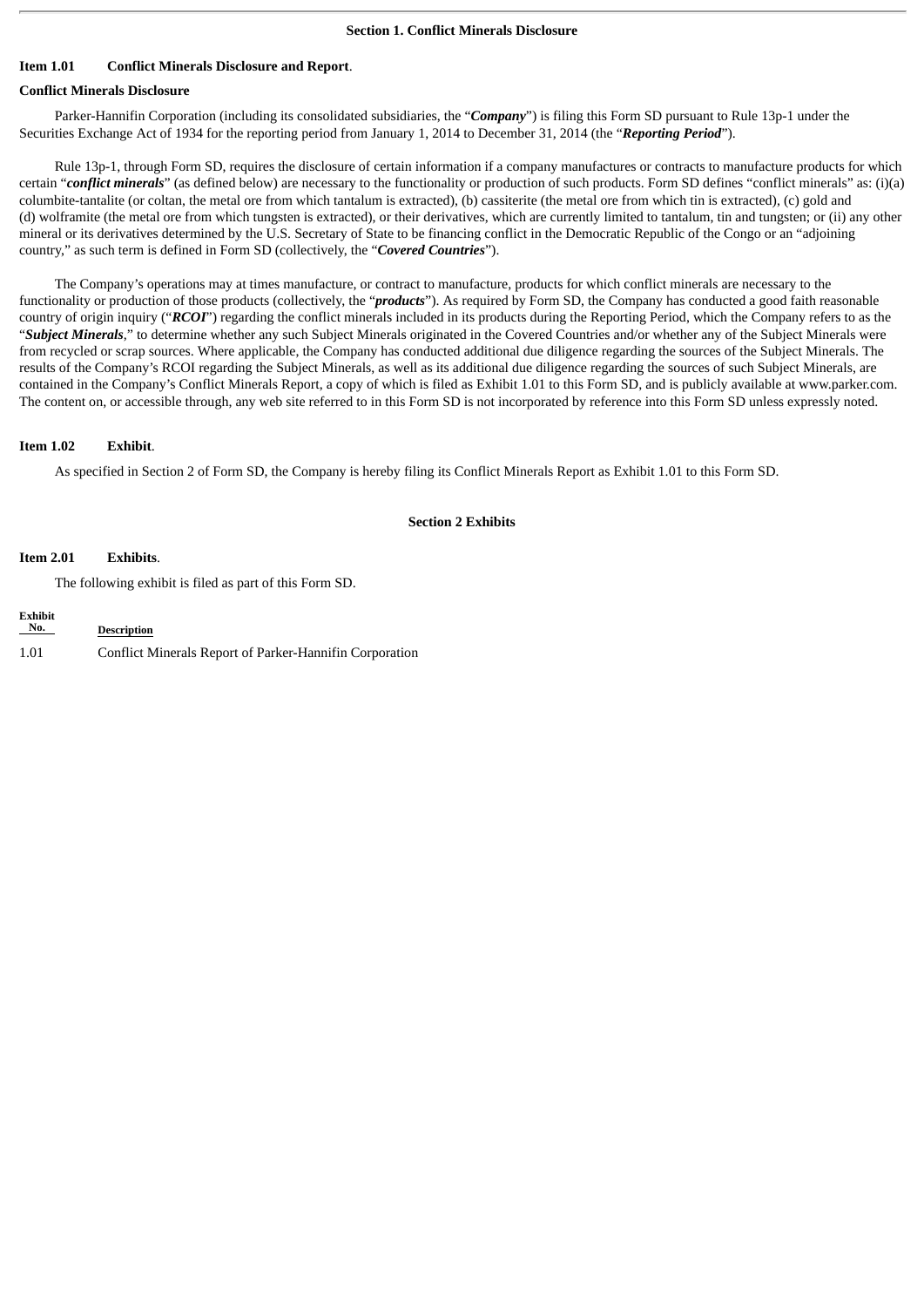## **SIGNATURES**

Pursuant to the requirements of the Securities Exchange Act of 1934, the registrant has duly caused this report to be signed on its behalf by the duly authorized undersigned.

# **PARKER-HANNIFIN CORPORATION**

By: **/s/ John G. Dedinsky** June 1, 2015

John G. Dedinsky (Date) (Date) Vice President, Global Supply Chain and Procurement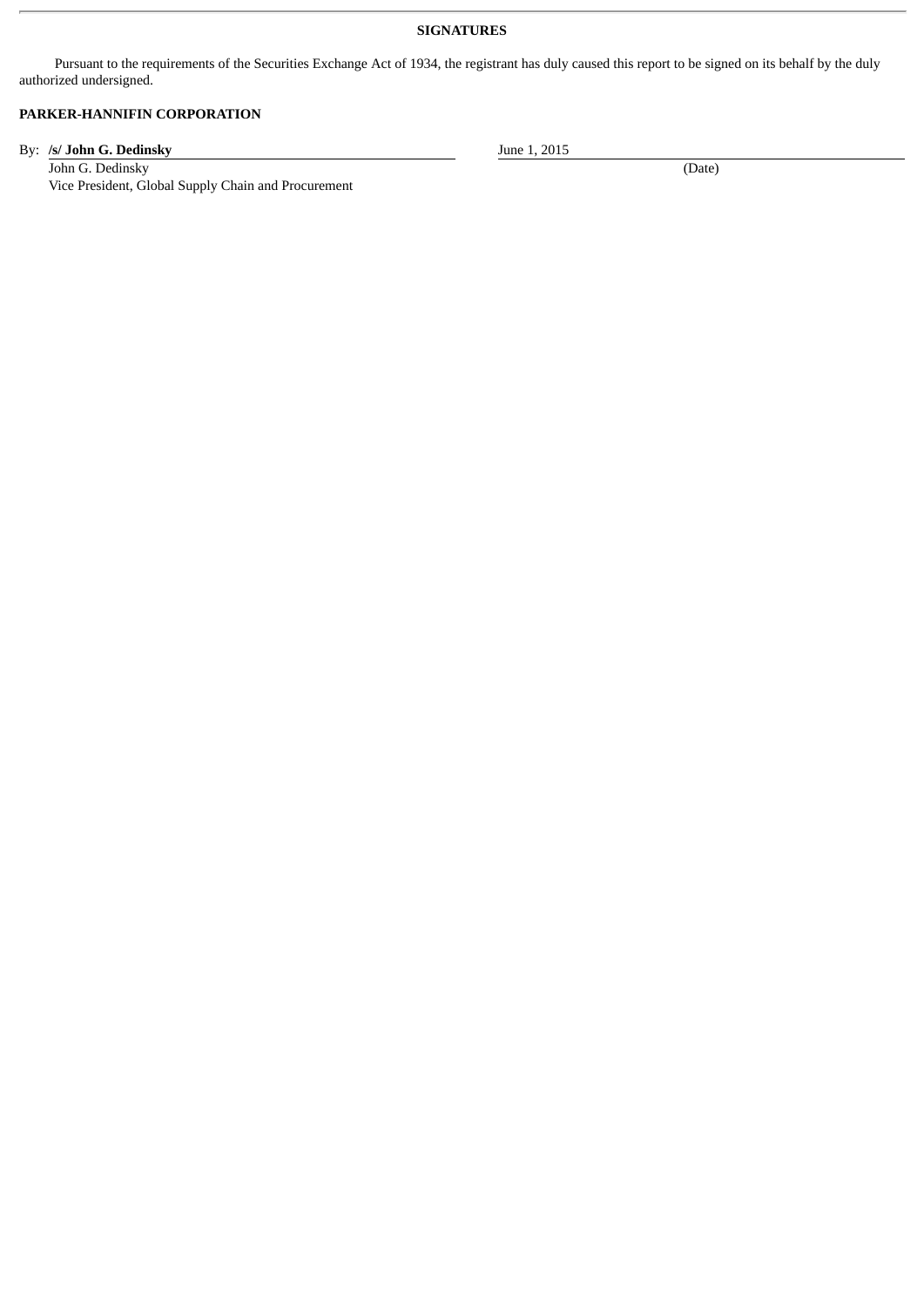# **Exhibit Description** 1.01 Conflict Minerals Report of Parker-Hannifin Corporation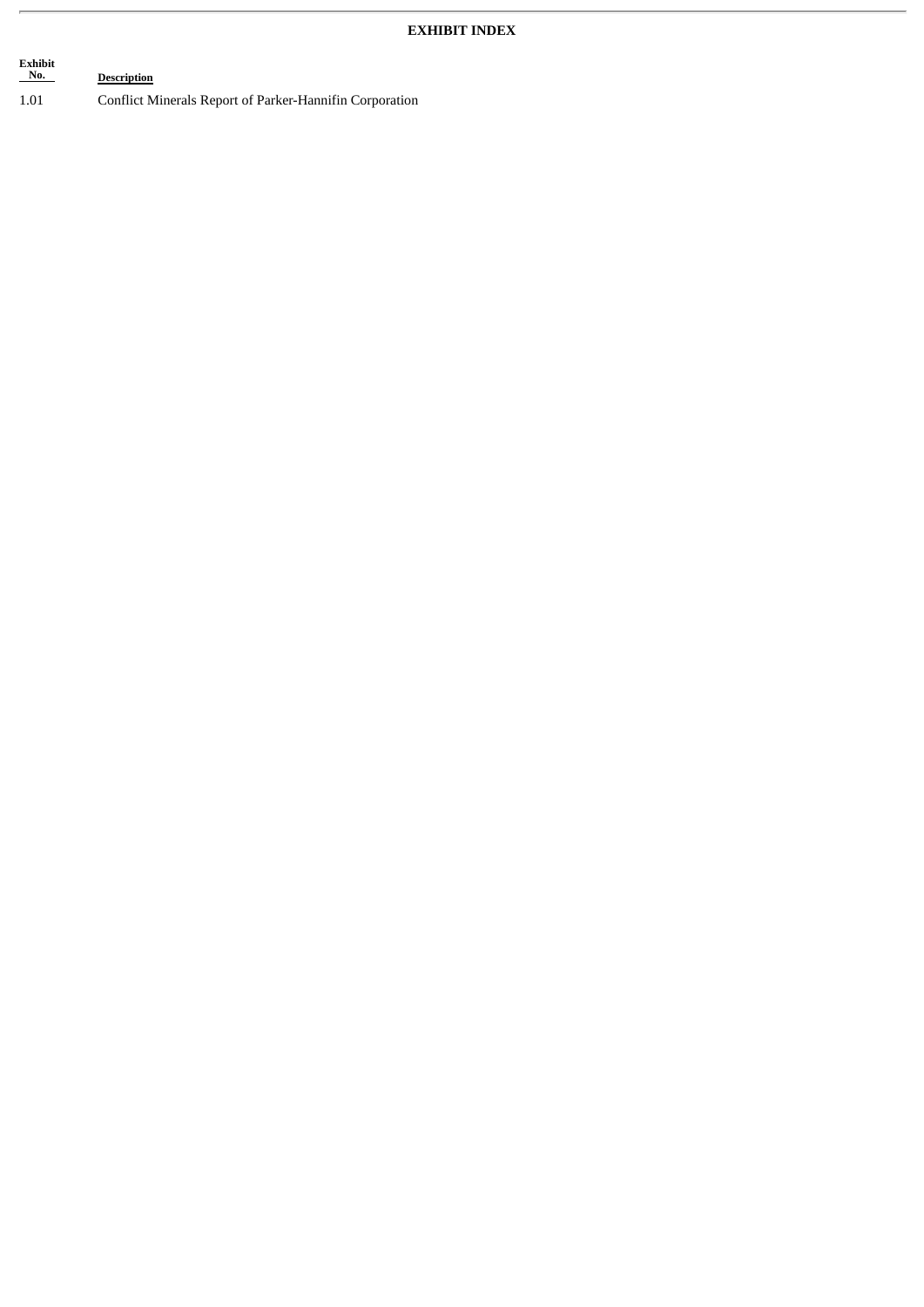#### **Parker-Hannifin Corporation Conflict Minerals Report For the reporting period from January 1, 2014 to December 31, 2014**

This Conflict Minerals Report (this "*Report*") of Parker-Hannifin Corporation (including its consolidated subsidiaries, the "*Company*") has been prepared pursuant to Rule 13p-1 and Form SD promulgated under the Securities Exchange Act of 1934 for the reporting period from January 1, 2014 to December 31, 2014 (the "*Reporting Period*").

Forward-looking statements contained in this Report are made based on known events and circumstances at the time of release, and as such, are subject in the future to unforeseen uncertainties and risks. Statements in this Report which express a belief, expectation or intention, as well as those that are not historical fact, are forward-looking statements, including statements related to the Company's compliance efforts and expected actions identified in this Report. These forward-looking statements are subject to various risks, uncertainties and assumptions, including, among other matters, the Company's customers' requirements to use certain suppliers, the Company's suppliers' responsiveness and cooperation with the Company's due diligence efforts, the Company's ability to implement improvements in its conflict minerals program and the Company's ability to identify and mitigate related risks in its supply chain. If one or more of these or other risks materialize, actual results may vary materially from those expressed. For a more complete discussion of these and other risk factors, see the Company's other filings with the Securities and Exchange Commission ("SEC"), including its Annual Report on Form 10-K for the year ended June 30, 2014 and subsequent Quarterly Reports on Form 10-Q. The Company makes these statements as of the date of this disclosure, and *undertakes no obligation to update them unless otherwise required by law.*

Rule 13p-1, through Form SD, requires the disclosure of certain information if a company manufactures or contracts to manufacture products for which certain "conflict minerals" (as defined below) are necessary to the functionality or production of such products. Form SD defines "*conflict minerals*" as: (i)(a) columbite-tantalite (or coltan, the metal ore from which tantalum is extracted), (b) cassiterite (the metal ore from which tin is extracted), (c) gold and (d) wolframite (the metal ore from which tungsten is extracted), or their derivatives, which are currently limited to tantalum, tin and tungsten; or (ii) any other mineral or its derivatives determined by the U.S. Secretary of State to be financing conflict in the Democratic Republic of the Congo or an "adjoining country," as such term is defined in Form SD (collectively, the "*Covered Countries*").

The Company's operations may at times manufacture, or contract to manufacture, products for which conflict minerals are necessary to the functionality or production of those products (collectively, the "*products*"). For the Reporting Period, the Company reasonably determined that the following product groups contain conflict minerals:

| <b>Hydraulics:</b>           | electronic displays; electronic I/O controllers; integrated hydraulic circuits; and power units.                                                                       |
|------------------------------|------------------------------------------------------------------------------------------------------------------------------------------------------------------------|
| <b>Automation:</b>           | AC/DC drives & systems; electric actuators, gantry robots & slides; and stepper motors, servo motors, drives<br>& controls.                                            |
| <b>Fluid Connectors:</b>     | diagnostic equipment.                                                                                                                                                  |
| Instrumentation:             | analytical instruments & sample conditioning systems; electronic controllers; and high purity gas delivery<br>fittings, valves, regulators & digital flow controllers. |
| <b>Filtration:</b>           | analytical gas generators; nitrogen & hydrogen generators; and water desalination and purification filters &<br>systems.                                               |
| <b>Engineered Materials:</b> | metal & plastic retained composite seals.                                                                                                                              |
| Aerospace:                   | control systems & actuation products; power conditioning & management systems; and thermal management.                                                                 |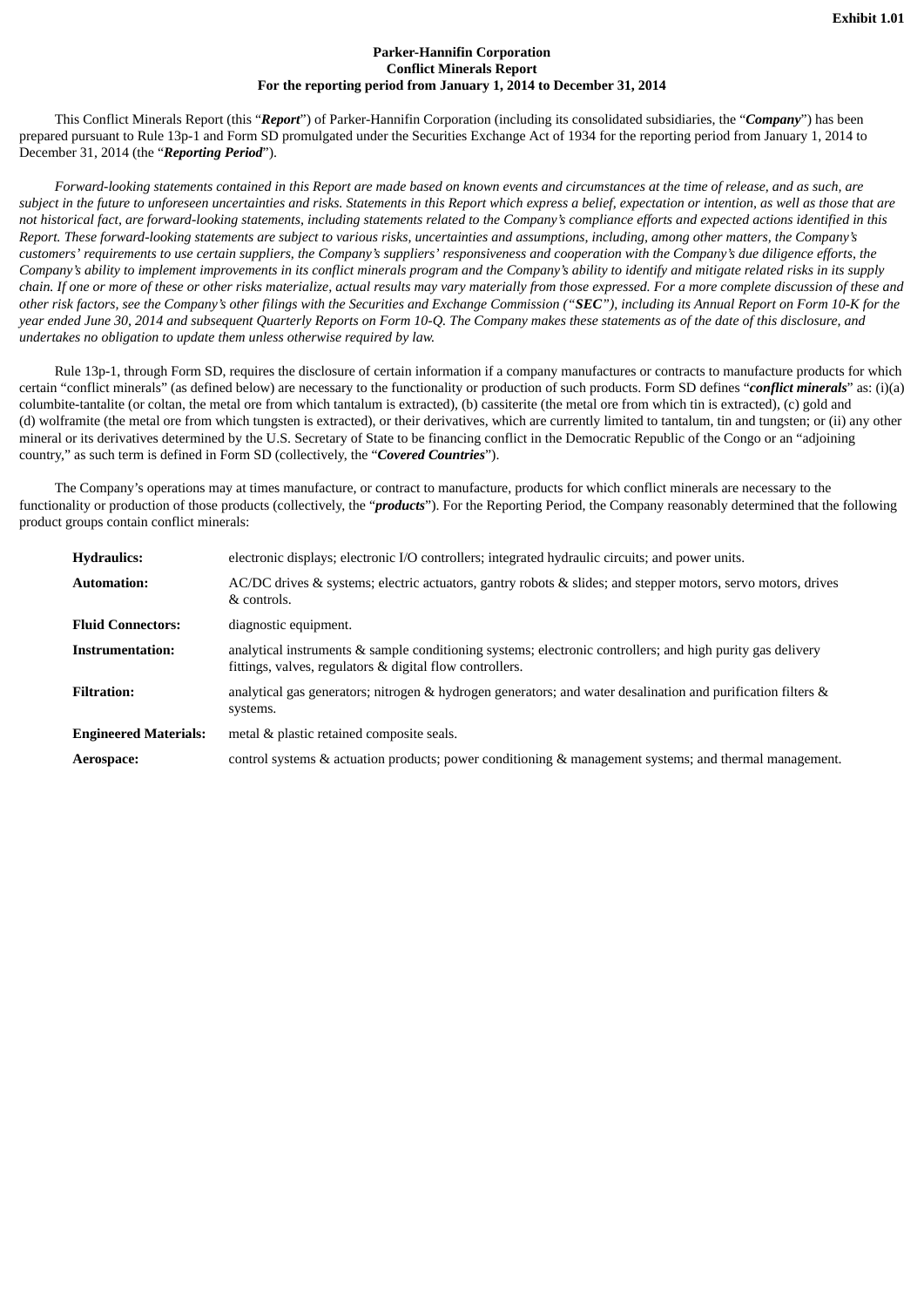As required by Form SD, the Company has conducted a good faith reasonable country of origin inquiry ("*RCOI*") regarding the conflict minerals included in the products described above during the Reporting Period, which the Company refers to as the "*Subject Minerals*," to determine whether any such Subject Minerals originated in the Covered Countries and/or whether any of the Subject Minerals were from recycled or scrap sources. Where applicable, the Company has conducted additional due diligence regarding the sources of the Subject Minerals. The results of the Company's RCOI regarding the Subject Minerals, as well as the Company's additional due diligence regarding the sources of such Subject Minerals, are contained in this Report, which is publicly available at www.parker.com. The content on, or accessible through, any web site referred to in this Report is not incorporated by reference into this Report unless expressly noted.

#### **1. RCOI and Due Diligence Process.**

The Company has conducted a good faith RCOI regarding the Subject Minerals. This good faith RCOI was reasonably designed to determine whether any of the Subject Minerals originated in the Covered Countries and whether any of the Subject Minerals may be from recycled or scrap sources, in accordance with Form SD and related guidance provided by the SEC. The Company also exercised due diligence on the source of the Subject Minerals. The Company's due diligence measures have been designed to follow the framework in the Organization for Economic Co-operation and Development Due Diligence Guidance for Responsible Supply Chain of Minerals from Conflict-Affected and High Risk Areas: Second Edition, including the related supplements on gold, tin, tantalum and tungsten (the "*OECD Guidelines*").

#### **RCOI**

The Company's global supply chain is complex. In the course of its business operations, the Company may purchase materials and components containing conflict minerals. These materials and components may, in turn, be included in the Company's products. Because the Company does not purchase conflict minerals directly from mines, smelters or refiners, there are many third parties in the supply chain between the Company and the original sources of conflict minerals. As a result, the Company relies on its direct material suppliers to provide information regarding the origin of any conflict minerals that are included in its products. In accordance with the OECD Guidelines and related guidance provided by the SEC, the Company works with its direct material suppliers to identify, where possible, the smelters and/or refiners and countries of origin of the Subject Minerals.

During the Reporting Period, the Company continued to identify direct material suppliers that it believed could potentially provide materials or components containing Subject Minerals (collectively, the "*Covered Suppliers*"). During the Reporting Period, the Company maintained the certain questions regarding conflict minerals in its existing web-based supplier portal, which the Company refers to as "PHconnect," to determine whether each such Covered Supplier was supplying materials or components to the Company that contained Subject Minerals and, if so, to determine the source of such Subject Minerals. The Company's PHconnect system requires suppliers to, among other matters, confirm the source of any conflict minerals contained in materials or components supplied to the Company and to provide annual updates regarding such responses.

Given the size and complexity of the Company's global supply chain, the Company focused on its largest suppliers, ranked by the amount the Company spends with each such supplier, and suppliers that had the highest probability of supplying the Company with materials or components containing Subject Minerals (e.g., electronics). An escalation process was initiated with Covered Suppliers who continued to be non-responsive after the above contacts were made, or whose initial (or subsequent) response was not complete or otherwise warranted clarification or confirmation. Using a risk-based approach, the Company evaluated responses from the Covered Suppliers for plausibility, consistency, and gaps both in terms of which materials or components were stated to contain or not contain Subject Minerals, as well as the origin of those Subject Minerals. The Company engaged certain Covered Suppliers, holding discussions and reviewing the results of their internal due diligence efforts, to ensure that the Company's inquiries regarding conflict minerals were understood and complied with.

For the Reporting Period, the Company obtained representations from suppliers representing approximately 83% of its total direct material spend during the Reporting Period, up from 70% during the period from January 2013 through December 2013. Such representations included, from certain Covered Suppliers, the Conflict-Free Sourcing Initiative ("*CFSI*") Conflict Minerals Reporting Template indicating the facility at which the Subject Minerals were processed. Based on the information obtained pursuant to the RCOI process described above, the

2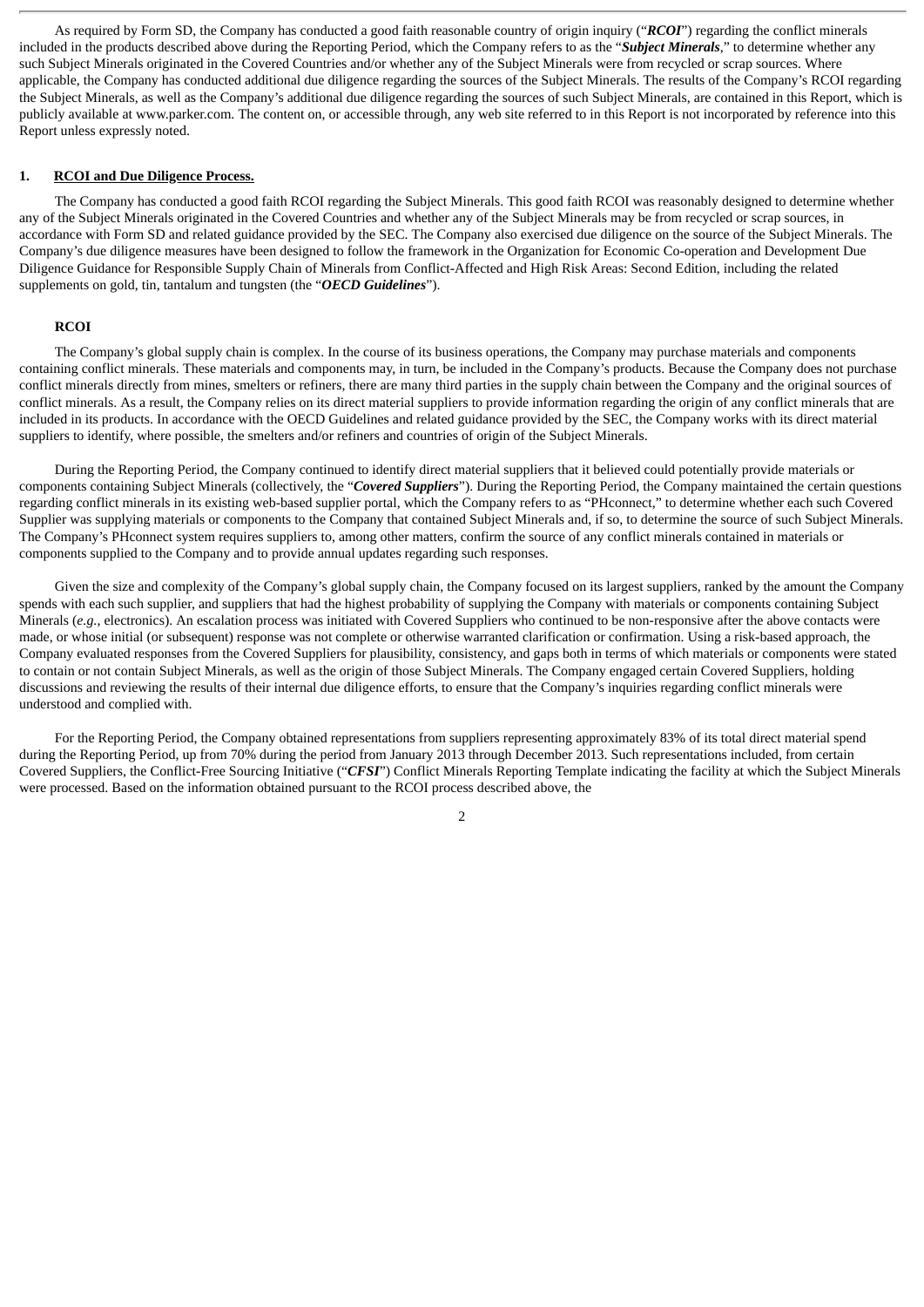Company does not have sufficient information with respect to the Reporting Period to determine the country of origin of all of the Subject Minerals. The Company's RCOI procedures are an evolving process. See "*Additional Due Diligence and Risk Mitigation*" below for additional detail.

#### **Due Diligence**

The Company's due diligence process is based on the OECD Guidelines. Due diligence measures undertaken by the Company during the Reporting Period included the following:

#### *Establish Strong Company Management Systems*

Internal Team to Support Supply Chain Due Diligence.

The Company maintains an internal team to manage conflict minerals engagement with its suppliers. During the Reporting Period, the Company held meetings with senior members of the Company's law department, supply chain management department and environmental/health/safety department to educate the Company's procurement, sales and compliance personnel on the SEC's rules regarding conflict minerals and to ensure the timely implementation of the Company's conflict minerals programs. This center-led team of subject matter experts is responsible for working with the Company's employees to provide training and guidance, implement reporting systems and facilitate communication between departments with respect to compliance with the SEC's reporting requirements regarding conflict minerals.

#### Internal Measures Taken to Strengthen Engagement with Suppliers.

The Company's conflict minerals reporting compliance measures are managed at the division level where the supplier relationship exists. Each division is responsible for managing the conflict minerals, if any, provided by its supply base and for identifying, where possible, the supplier of such conflict minerals in the Company's materials or components. Using PHconnect, the Company engages suppliers of conflict minerals, communicates its reporting obligations with respect to conflict minerals and follows up with such suppliers to ensure ongoing compliance. During the Reporting Period, the Company also: (i) continued to educate key employees regarding conflict minerals; (ii) continued to respond to questions from the Company's supplier base regarding conflict minerals; and (iii) maintained its internal training for responses to questions from the Company's customers regarding conflict minerals.

#### *Identify and Assess Risks in the Supply Chain*

As discussed above, the Company continues to assess its supply chain risks and work with its suppliers in developing greater supply chain transparency.

#### *Implement Additional Terms and Conditions and Supplier Code of Conduct*

During the Reporting Period, the Company strengthened its commitment to the responsible sourcing of conflict minerals though the implementation of specific terms and conditions in certain supply agreements and purchase orders. These additional terms and conditions require, among other matters, that no materials or components supplied under such contract may contain any conflict minerals that directly or indirectly finance any armed group that has been identified as a perpetrator of human rights abuses. These new terms and conditions are included in all new or renewed contracts. In addition, during the Reporting Period the Company amended its supplier code of conduct to prohibit suppliers from supplying the Company with certain conflict minerals originating in the Covered Countries. This amended supplier code of conduct is accessed by suppliers through the Company's PHconnect system.

#### *Design and Implement a Strategy to Respond to Identified Risks*

The Company is committed to maintaining high standards of corporate responsibility through its compliance with Form SD. As required by Form SD, the Company is reporting the findings of its RCOI and additional due diligence measures through the preparation of this Report. The Company's internal team that manages conflict minerals engagement with the Company's suppliers also works to address any significant due diligence findings as

3